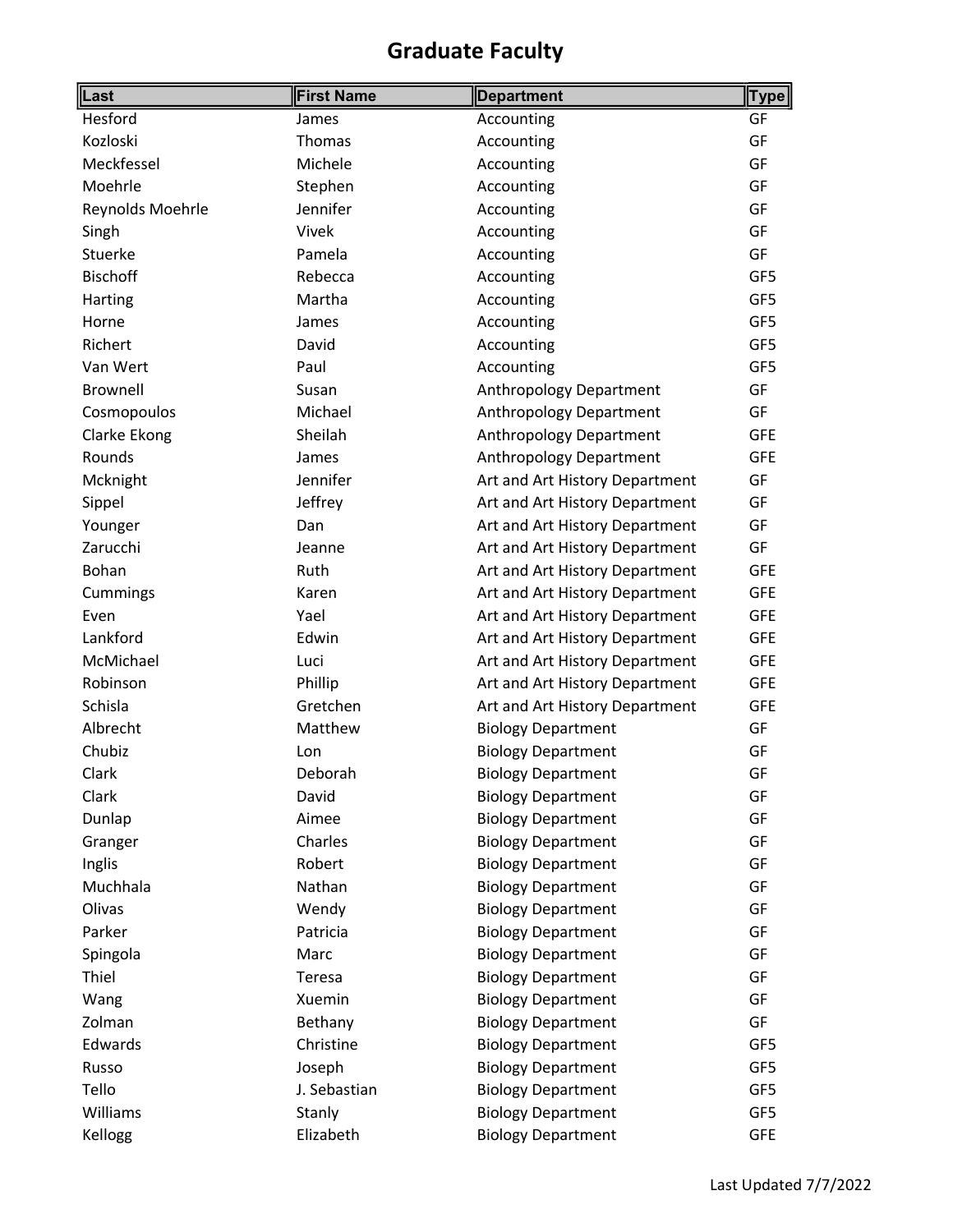| Kidd III             | Ambrose        | <b>Biology Department</b>             | <b>GFE</b> |
|----------------------|----------------|---------------------------------------|------------|
| Marquis              | Robert         | <b>Biology Department</b>             | <b>GFE</b> |
| <b>Ricklefs</b>      | Robert         | <b>Biology Department</b>             | <b>GFE</b> |
| Stevens              | Peter          | <b>Biology Department</b>             | <b>GFE</b> |
| <b>Tang Martinez</b> | Zuleyma        | <b>Biology Department</b>             | <b>GFE</b> |
| Wilkens              | Lon            | <b>Biology Department</b>             | <b>GFE</b> |
| Enayati              | Shakiba        | <b>Business Supply Chain Mgt Dept</b> | GF5        |
| Bashkin              | James          | Chemistry                             | GF         |
| <b>Bauer</b>         | Eike           | Chemistry                             | GF         |
| <b>Beatty</b>        | Alicia         | Chemistry                             | GF         |
| <b>Braddock</b>      | Janet          | Chemistry                             | GF         |
| D'Souza              | Valerian       | Chemistry                             | GF         |
| Demchenko            | Alexei         | Chemistry                             | GF         |
| Dupureur             | Cynthia        | Chemistry                             | GF         |
| Gokel Jr             | George         | Chemistry                             | GF         |
| Holmes               | Stephen        | Chemistry                             | GF         |
| <b>Nichols</b>       | Michael        | Chemistry                             | GF         |
| O'Brien              | James          | Chemistry                             | GF         |
| Spilling             | Christopher    | Chemistry                             | GF         |
| Stine                | Keith          | Chemistry                             | GF         |
| Wong                 | Chung          | Chemistry                             | GF         |
| Hamper               | <b>Bruce</b>   | Chemistry                             | GF5        |
| Harms                | Jack           | Chemistry                             | GF5        |
| <b>Barton</b>        | Lawrence       | Chemistry                             | <b>GFE</b> |
| Corey                | Joyce          | Chemistry                             | <b>GFE</b> |
| Garin                | David          | Chemistry                             | <b>GFE</b> |
| George               | Thomas         | Chemistry                             | <b>GFE</b> |
| Harris               | Wesley         | Chemistry                             | <b>GFE</b> |
| Larsen               | David          | Chemistry                             | <b>GFE</b> |
| Winter               | Rudolph        | Chemistry                             | <b>GFE</b> |
| Xu                   | Zhi            | Chemistry                             | <b>GFE</b> |
| Arya                 | Bindu          | College of Bus Administration         | GF         |
| <b>Breaugh</b>       | James          | College of Bus Administration         | GF         |
| Campbell             | James          | College of Bus Administration         | GF         |
| Encarnacion          | Trilce         | College of Bus Administration         | GF         |
| Enz                  | Matias         | College of Bus Administration         | GF         |
| Hupman               | Andrea         | College of Bus Administration         | GF         |
| Ju                   | Min            | College of Bus Administration         | GF         |
| Li                   | Haitao         | College of Bus Administration         | GF         |
| Meinert              | David          | College of Bus Administration         | GF         |
| Ofem                 | <b>Brandon</b> | College of Bus Administration         | GF         |
| Palmer               | John           | College of Bus Administration         | GF         |
| Pathak               | Seemantini     | College of Bus Administration         | GF         |
| Pellegrini           | Ekin           | College of Bus Administration         | GF         |
| Zsidisin             | George         | College of Bus Administration         | GF         |
| Murphy               | Christopher    | College of Bus Administration         | GF4        |
| Earls                | John           | College of Bus Administration         | GF5        |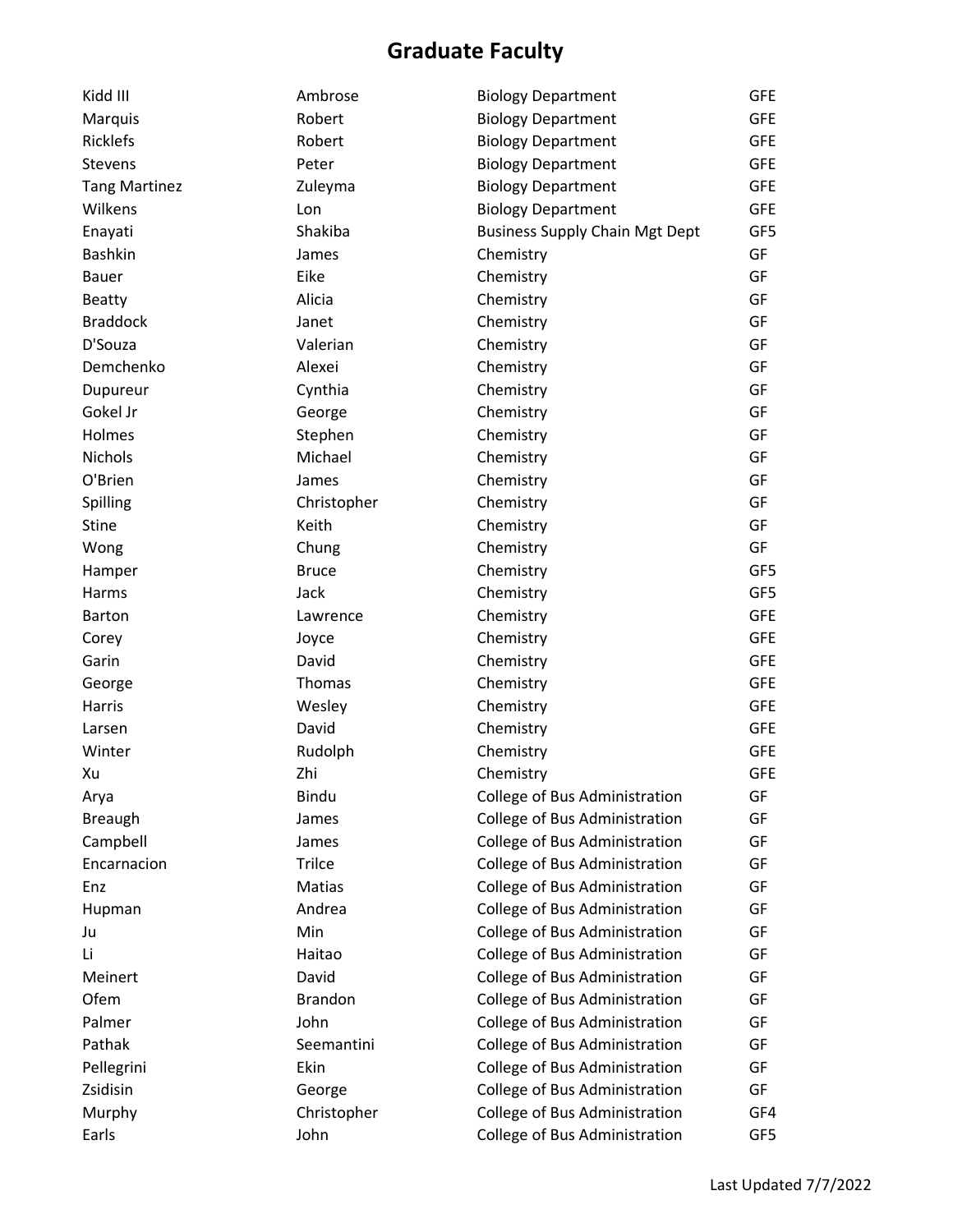| Furuya        | Norihito      | College of Bus Administration      | GF5        |
|---------------|---------------|------------------------------------|------------|
| Lacy          | Justin        | College of Bus Administration      | GF5        |
| O'Toole       | Peggy         | College of Bus Administration      | GF5        |
| Stoff         | Joseph        | College of Bus Administration      | GF5        |
| Tripathi      | Vishwakant    | College of Bus Administration      | GF5        |
| Zhao          | Shuming       | College of Bus Administration      | GF5        |
| <b>Balser</b> | Deborah       | College of Bus Administration      | <b>GFE</b> |
| Dakich        | Joy           | College of Bus Administration      | <b>GFE</b> |
| Eyssell       | Thomas        | College of Bus Administration      | <b>GFE</b> |
| Janson        | <b>Marius</b> | College of Bus Administration      | <b>GFE</b> |
| Johnson       | Julius        | College of Bus Administration      | <b>GFE</b> |
| Kuehl         | Charles       | College of Bus Administration      | <b>GFE</b> |
| Martinich     | Joseph        | College of Bus Administration      | <b>GFE</b> |
| Smith         | Laurence      | College of Bus Administration      | <b>GFE</b> |
| Sweeney       | Donald        | College of Bus Administration      | <b>GFE</b> |
| Williams      | Thomas        | College of Bus Administration      | <b>GFE</b> |
| Womer         | Norman        | College of Bus Administration      | <b>GFE</b> |
| Alexander     | Jill          | Communication                      | GF5        |
| Cho           | Suahn         | <b>Communication Department</b>    | GF         |
| Hall          | Alice         | <b>Communication Department</b>    | GF         |
| Heisel        | Alan          | <b>Communication Department</b>    | GF         |
| Reinhart      | Amber         | <b>Communication Department</b>    | GF         |
| Tian          | Yan           | <b>Communication Department</b>    | GF         |
| Van Stee      | Stephanie     | <b>Communication Department</b>    | GF         |
| Zwarun        | Lara          | <b>Communication Department</b>    | GF         |
| Mtibaa        | Abderrahmen   | <b>Computer Science Department</b> | GF         |
| Boessen       | Adam          | Criminlgy/Criminl Justice Dept     | GF         |
| Cundiff       | Kelsey        | Criminlgy/Criminl Justice Dept     | GF         |
| Huebner       | Beth          | Criminlgy/Criminl Justice Dept     | GF         |
| Klinger       | David         | Criminlgy/Criminl Justice Dept     | GF         |
| Lauritsen     | Janet         | Criminlgy/Criminl Justice Dept     | GF         |
| Simon         | Samantha      | Criminlgy/Criminl Justice Dept     | GF         |
| Slocum        | Lee           | Criminlgy/Criminl Justice Dept     | GF         |
| Taylor        | Terrance      | Criminlgy/Criminl Justice Dept     | GF         |
| Maher         | Timothy       | Criminlgy/Criminl Justice Dept     | GF5        |
| Omori         | Marisa        | Criminlgy/Criminl Justice Dept     | GF5        |
| Esbensen      | Finn          | Criminlgy/Criminl Justice Dept     | <b>GFE</b> |
| Rosenfeld     | Richard       | Criminlgy/Criminl Justice Dept     | <b>GFE</b> |
| Wright        | Richard       | Criminlgy/Criminl Justice Dept     | <b>GFE</b> |
| Gillman       | Max           | <b>Economics Department</b>        | GF         |
| Kosnik        | Lea-Rachel    | <b>Economics Department</b>        | GF         |
| Kridel        | Donald        | <b>Economics Department</b>        | GF         |
| Rose          | David         | <b>Economics Department</b>        | GF         |
| Speicher      | <b>Brian</b>  | <b>Economics Department</b>        | GF         |
| Winkler       | Anne          | <b>Economics Department</b>        | GF         |
| Allison       | Michael       | <b>Economics Department</b>        | GF5        |
| Edwards       | Tracie        | <b>Economics Department</b>        | GF5        |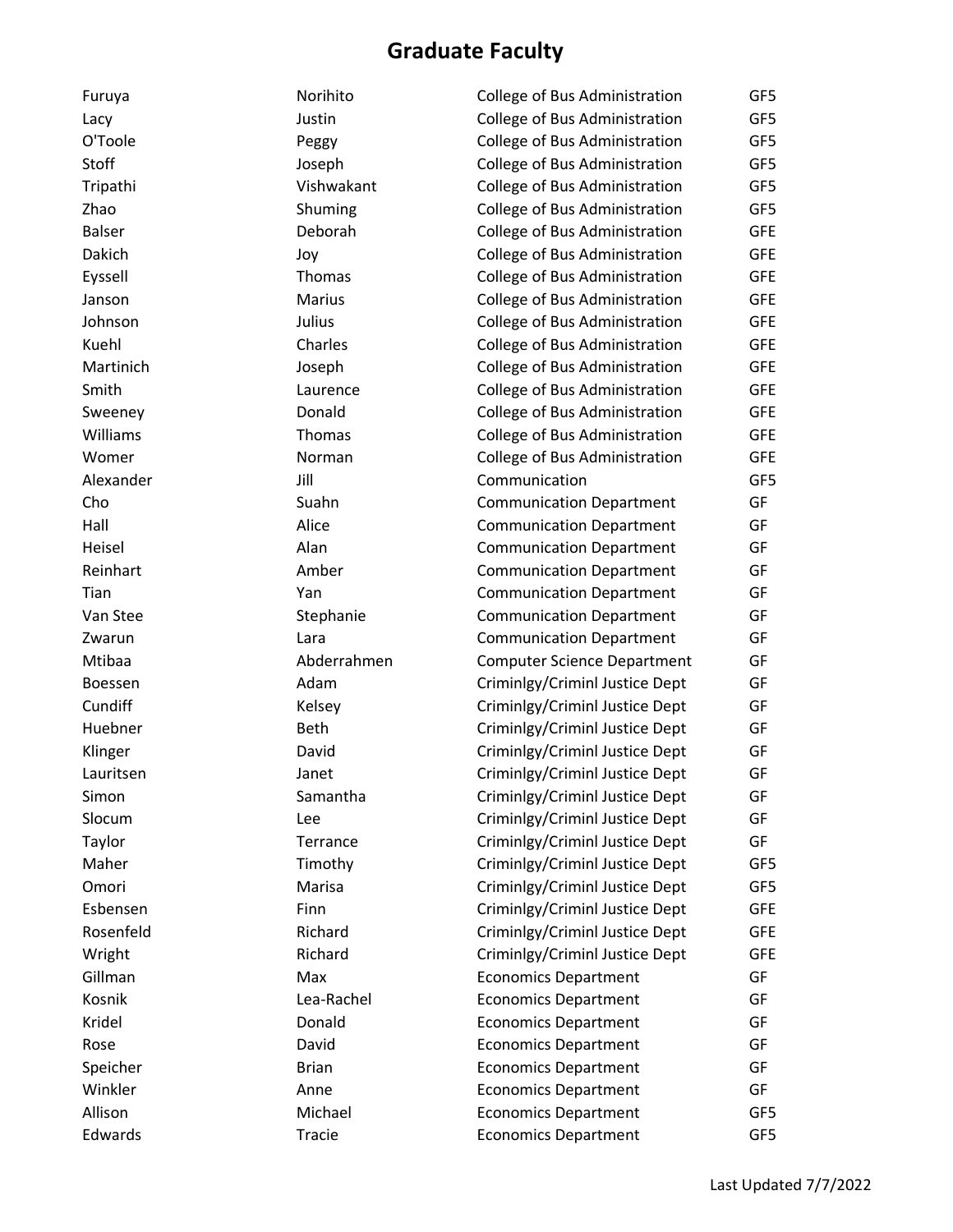| Goto                       | Eiji      | <b>Economics Department</b> | GF5        |
|----------------------------|-----------|-----------------------------|------------|
| Scheid                     | Stephen   | <b>Economics Department</b> | GF5        |
| Feigenbaum                 | Susan     | <b>Economics Department</b> | <b>GFE</b> |
| <b>Backus</b>              | James     | Education                   | GF         |
| Berkowitz                  | Marvin    | Education                   | GF         |
| <b>Bier</b>                | Melinda   | Education                   | GF         |
| Bolton                     | Natalie   | Education                   | GF         |
| <b>Brown</b>               | Emily     | Education                   | GF         |
| <b>Burns</b>               | Kathleen  | Education                   | GF         |
| Candela                    | Amber     | Education                   | GF         |
| Coble                      | Theresa   | Education                   | GF         |
| Coonrod                    | Curtis    | Education                   | GF         |
| Cottone                    | Robert    | Education                   | GF         |
| Ding                       | Cody      | Education                   | GF         |
| Edwin                      | Mary      | Education                   | GF         |
| Fisher                     | Jennifer  | Education                   | GF         |
| Freeman                    | Terrence  | Education                   | GF         |
| Garry                      | Vanessa   | Education                   | GF         |
| Gouwens                    | Donald    | Education                   | GF         |
| <b>Hicks</b>               | Michele   | Education                   | GF         |
| Isaac-Savage               | Evelyn    | Education                   | GF         |
| Jorge                      | Miriam    | Education                   | GF         |
| Kashubeck West             | Susan     | Education                   | GF         |
| Kerkhoff                   | Shea      | Education                   | GF         |
| Kyle                       | William   | Education                   | GF         |
| Makubuya                   | Timothy   | Education                   | GF         |
| Mershon                    | Kenton    | Education                   | GF         |
| Miller                     | Keith     | Education                   | GF         |
| Morris                     | Jerome    | Education                   | GF         |
| Murphy                     | Carole    | Education                   | GF         |
| O'Daniels                  | Katherine | Education                   | GF         |
| Osby                       | Cheryl    | Education                   | GF         |
| P K Ziebatree              | Melanie   | Education                   | GF         |
| Pecoraro                   | Timothy   | Education                   | GF         |
| Price                      | Charis    | Education                   | GF         |
| Regester                   | April     | Education                   | GF         |
| Rogers                     | Rebecca   | Education                   | GF         |
| Rooney                     | Magen     | Education                   | GF         |
| <b>Schumacher Martinez</b> | MeganRuth | Education                   | GF         |
| Sherman                    | Helene    | Education                   | GF         |
| Singer                     | Nancy     | Education                   | GF         |
| Slapac                     | Alina     | Education                   | GF         |
| Smith Sodey                | Julie     | Education                   | GF         |
| Song                       | Kim       | Education                   | GF         |
| Taylor                     | Ann       | Education                   | GF         |
| Turley                     | Eric      | Education                   | GF         |
| Waalkes                    | Phillip   | Education                   | GF         |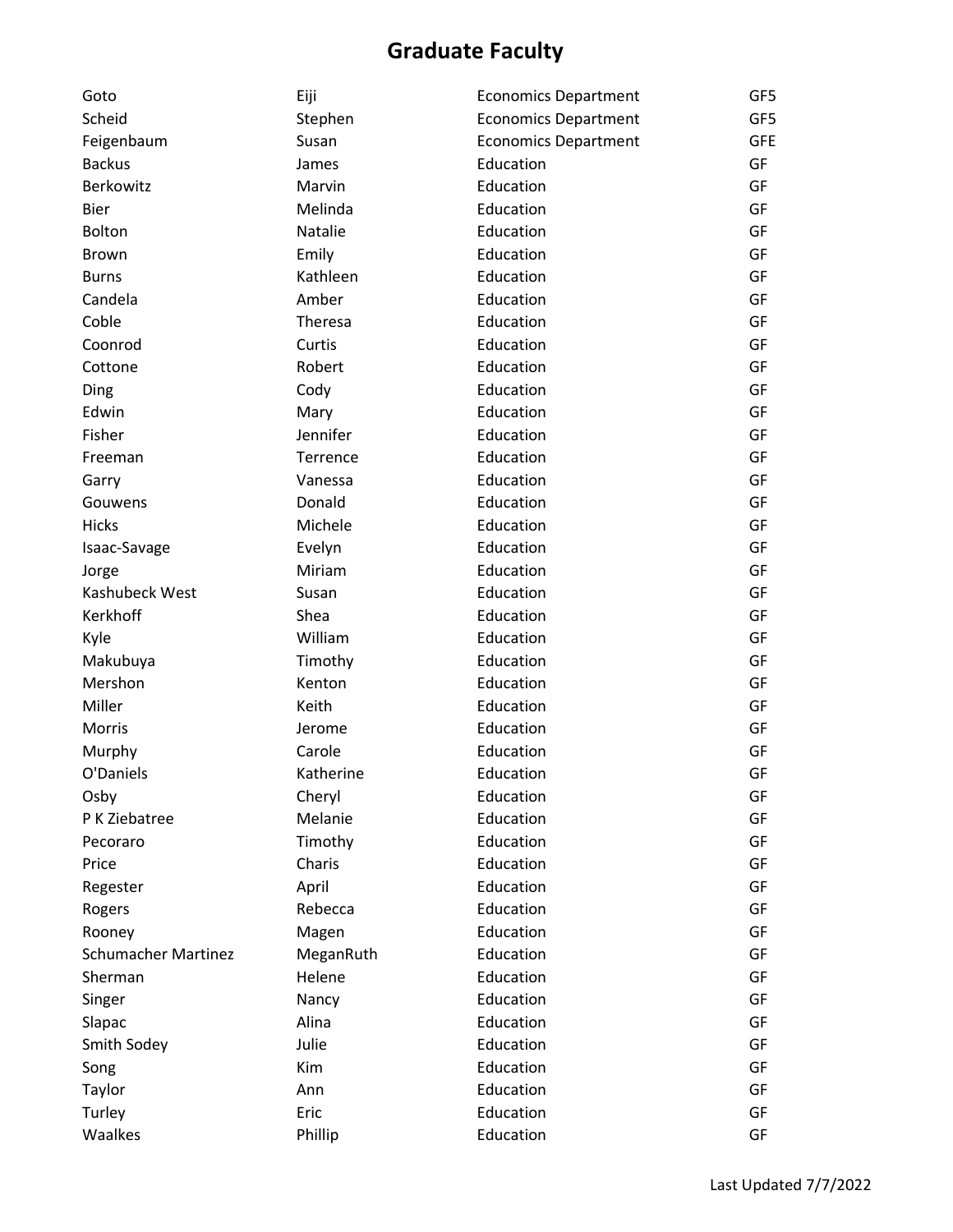| Warren           | Exley        | Education | GF              |
|------------------|--------------|-----------|-----------------|
| Westhoff         | Laura        | Education | GF              |
| Woodhouse        | Shawn        | Education | GF              |
| Hassler          | Thomasina    | Education | GF <sub>2</sub> |
| Long             | Kara         | Education | GF <sub>2</sub> |
| Koch             | Alaina       | Education | GF3             |
| Alfred           | Janae        | Education | GF4             |
| <b>Balcerzak</b> | Phyllis      | Education | GF4             |
| Bell             | Kashina      | Education | GF4             |
| Elliott          | Jacquelyn    | Education | GF4             |
| Fritz Hoerchler  | Tarren       | Education | GF4             |
| Gilbertsen       | Lisa         | Education | GF4             |
| Mayes            | Shenita      | Education | GF4             |
| Alovor           | Yolanda      | Education | GF5             |
| Athamanah        | Lindsay      | Education | GF5             |
| <b>Baricevic</b> | Marti        | Education | GF5             |
| <b>Barnes</b>    | Randal       | Education | GF5             |
| <b>Bradshaw</b>  | Katie        | Education | GF5             |
| <b>Brosch</b>    | <b>Tracy</b> | Education | GF5             |
| <b>Buie</b>      | Amelia       | Education | GF5             |
| Child            | Gregory      | Education | GF5             |
| Clair            | Elissa       | Education | GF5             |
| Coble            | Dean         | Education | GF5             |
| Coble            | Theresa      | Education | GF5             |
| Coppersmith      | Sarah        | Education | GF5             |
| Daniel           | Charlotte    | Education | GF5             |
| De Souza         | Andresa      | Education | GF5             |
| <b>Diggs</b>     | Gwendolyn    | Education | GF5             |
| Gerke            | Karla        | Education | GF5             |
| Guler            | Nilufer      | Education | GF5             |
| Hoerr            | Thomas       | Education | GF5             |
| Hogbin           | Lisa         | Education | GF5             |
| Holmes           | Keeta        | Education | GF5             |
| Holmes           | Deborah      | Education | GF5             |
| Huisman          | Sarah        | Education | GF5             |
| Hutchison        | Ivy          | Education | GF5             |
| Jackson          | Christiane   | Education | GF5             |
| Kendrick         | Katie        | Education | GF5             |
| Kim              | So Rin       | Education | GF5             |
| LaRosa           | Thomas       | Education | GF5             |
| Labadie          | Meredith     | Education | GF5             |
| Lane             | Sherry       | Education | GF5             |
| Langrall         | Rebecca      | Education | GF5             |
| Loreaux          | Rachele      | Education | GF5             |
| Martin           | Kevin        | Education | GF5             |
| Martinez         | Ray          | Education | GF5             |
| McClure          | Erin         | Education | GF5             |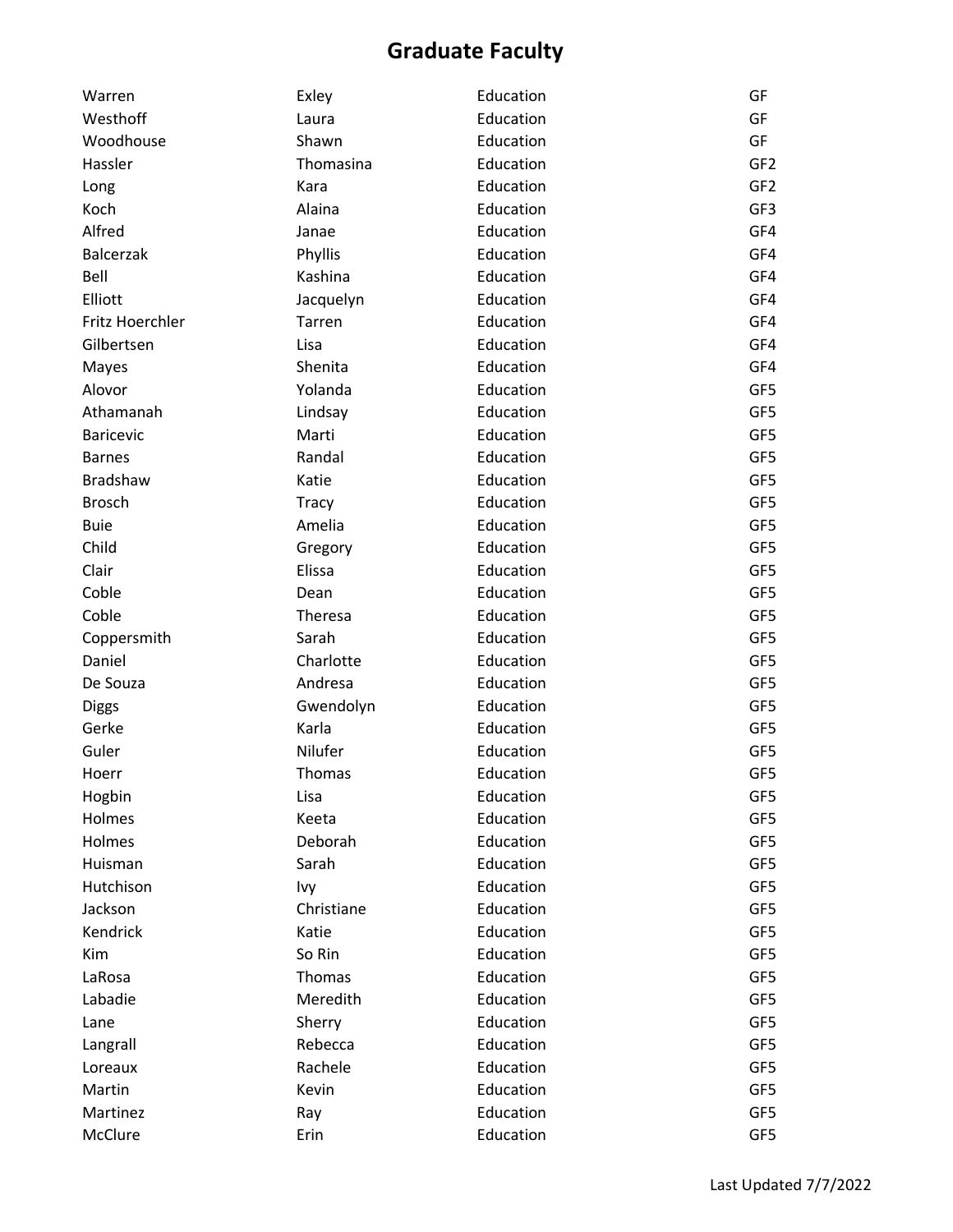| McKanry           | Jennifer      | Education | GF5        |
|-------------------|---------------|-----------|------------|
| McMillian         | Joshua        | Education | GF5        |
| Mcentire          | Leslie        | Education | GF5        |
| Mclemore          | Colette       | Education | GF5        |
| Muehlrath         | Kathryn       | Education | GF5        |
| Muse              | Angela        | Education | GF5        |
| Navin             | Lynn          | Education | GF5        |
| Olbrantz          | Sarah         | Education | GF5        |
| Oliveira          | Emily         | Education | GF5        |
| Ostrowski         | Lisa          | Education | GF5        |
| Pizzella          | Danielle      | Education | GF5        |
| Ponder            | Debra         | Education | GF5        |
| Rea Preston       | Lauren        | Education | GF5        |
| Roberts           | Ashlee        | Education | GF5        |
| Robison           | Kent          | Education | GF5        |
| Ross              | Chanua        | Education | GF5        |
| Samtani           | Satabdi       | Education | GF5        |
| Schoenherr        | Karl          | Education | GF5        |
| Sconyers          | Tajanette     | Education | GF5        |
| Shelton           | James         | Education | GF5        |
| <b>Simms</b>      | Jennifer      | Education | GF5        |
| Sterling          | Antionette    | Education | GF5        |
| Stoltz            | Connie        | Education | GF5        |
| Tabscott          | David         | Education | GF5        |
| Villarreal        | Doris         | Education | GF5        |
| Watson            | Kelli         | Education | GF5        |
| Wells             | Tamara        | Education | GF5        |
| Wilmarth          | Paul          | Education | GF5        |
| Wohlford          | Corinne       | Education | GF5        |
| Zakeri            | <b>Bita</b>   | Education | GF5        |
| Althof            | Wolfgang      | Education | <b>GFE</b> |
| <b>Basile</b>     | Carole        | Education | <b>GFE</b> |
| <b>Bredemeier</b> | <b>Brenda</b> | Education | <b>GFE</b> |
| <b>Brown</b>      | Kathleen      | Education | <b>GFE</b> |
| Cordova           | Ralph         | Education | <b>GFE</b> |
| Cristiani         | Therese       | Education | <b>GFE</b> |
| Dolan             | Margaret      | Education | <b>GFE</b> |
| Fazzaro           | Charles       | Education | <b>GFE</b> |
| Finley            | Dawn          | Education | <b>GFE</b> |
| Haywood           | Kathleen      | Education | <b>GFE</b> |
| Hickman           | Clark         | Education | <b>GFE</b> |
| Hoagland          | Carl          | Education | <b>GFE</b> |
| Keefer            | Matthew       | Education | <b>GFE</b> |
| Kopetz            | Patricia      | Education | <b>GFE</b> |
| Lewis Harris      | Jacquelyn     | Education | <b>GFE</b> |
| Loughrey          | Thomas        | Education | <b>GFE</b> |
| McAfee-Maag       | Jennifer      | Education | <b>GFE</b> |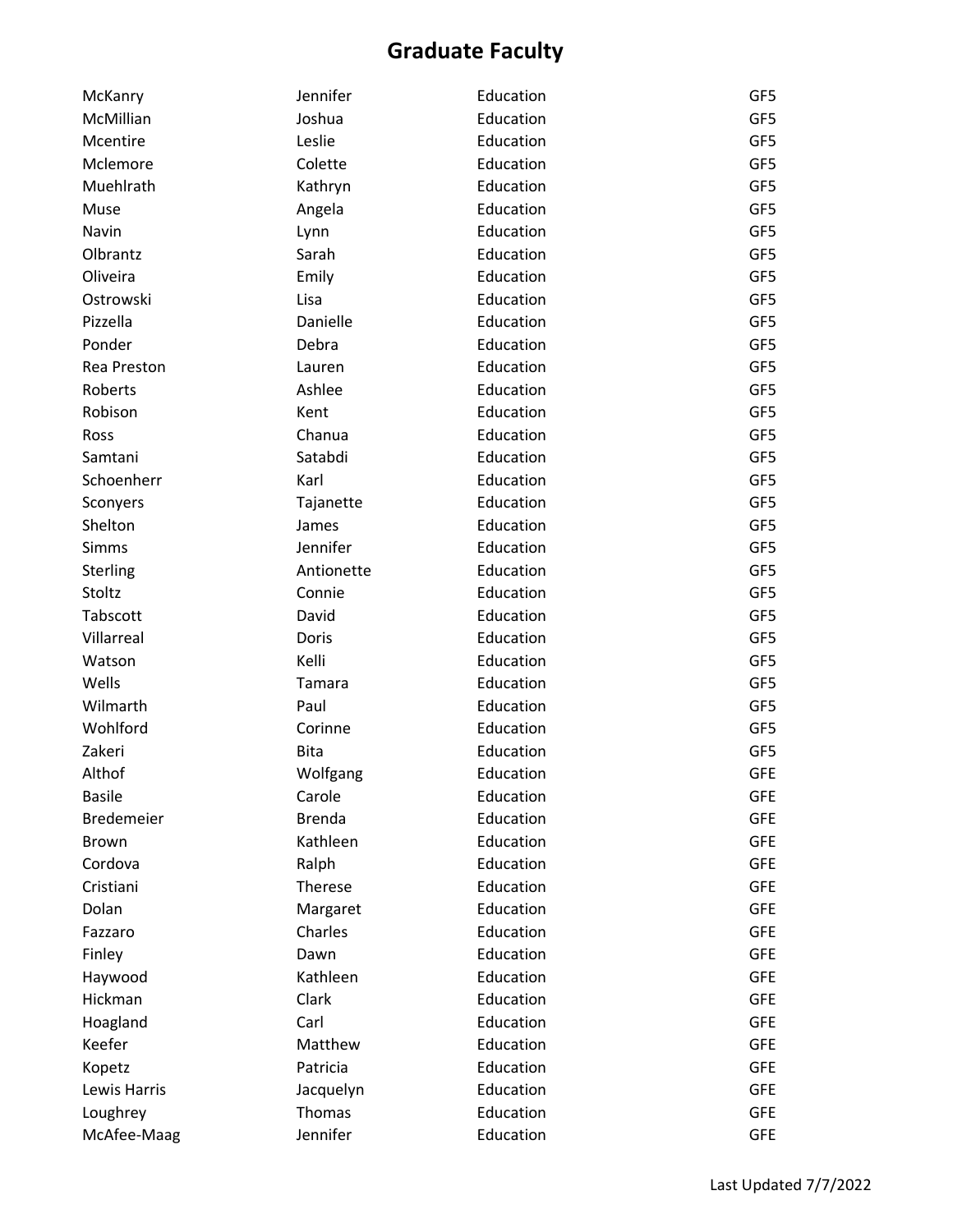| Moberly         | Deborah     | Education                 | <b>GFE</b> |
|-----------------|-------------|---------------------------|------------|
| Navarro         | Virginia    | Education                 | <b>GFE</b> |
| Nelson          | Mary        | Education                 | <b>GFE</b> |
| Niederberger    | Margaret    | Education                 | <b>GFE</b> |
| Owen            | Kenneth     | Education                 | <b>GFE</b> |
| Pope            | Mark        | Education                 | <b>GFE</b> |
| Richardson      | Lloyd       | Education                 | <b>GFE</b> |
| Saul            | Ellen       | Education                 | <b>GFE</b> |
| Turner          | Gwendolyn   | Education                 | <b>GFE</b> |
| Vatterott       | Cathy       | Education                 | <b>GFE</b> |
| Walker de Felix | Judith      | Education                 | <b>GFE</b> |
| Wilkinson       | Gayle       | Education                 | <b>GFE</b> |
| Wilson          | James       | Education                 | <b>GFE</b> |
| Zeni            | Jane        | Education                 | <b>GFE</b> |
| Abraham         | Omotola     | <b>English Department</b> | GF         |
| Dalton          | John        | <b>English Department</b> | GF         |
| Duffey          | Suellynn    | <b>English Department</b> | GF         |
| Grady           | Francis     | <b>English Department</b> | GF         |
| Obermark        | Lauren      | <b>English Department</b> | GF         |
| Peterson        | Scott       | <b>English Department</b> | GF         |
| Schreyer        | Kurt        | <b>English Department</b> | GF         |
| Seely           | Shane       | <b>English Department</b> | GF         |
| <b>Staley</b>   | Lynn        | <b>English Department</b> | GF         |
| Torbert         | Benjamin    | <b>English Department</b> | GF         |
| Wall            | Eamonn      | <b>English Department</b> | GF         |
| Watt            | Kathryne    | <b>English Department</b> | GF         |
| <b>Baldus</b>   | Kimberly    | <b>English Department</b> | GF5        |
| Quigley         | Maureen     | <b>English Department</b> | GF5        |
| Schott          | Christopher | <b>English Department</b> | GF5        |
| Cook            | Richard     | <b>English Department</b> | <b>GFE</b> |
| Ebest           | Sally       | <b>English Department</b> | <b>GFE</b> |
| Maltby          | Deborah     | <b>English Department</b> | <b>GFE</b> |
| Schwartz        | Howard      | <b>English Department</b> | <b>GFE</b> |
| Sweet           | Nanora      | <b>English Department</b> | <b>GFE</b> |
| Troy            | Mary        | <b>English Department</b> | <b>GFE</b> |
| Wolfe           | Peter       | <b>English Department</b> | <b>GFE</b> |
| Arshadi         | Nasser      | Finance                   | GF         |
| Costello        | Michael     | Finance                   | GF         |
| Dombrowski      | Timothy     | Finance                   | GF         |
| Fung            | Hung        | Finance                   | GF         |
| Fusch           | Christina   | Finance                   | GF         |
| Sheng           | Hainan      | Finance                   | GF         |
| <b>Tse</b>      | Yiuman      | Finance                   | GF         |
| Zhang           | Gaiyan      | Finance                   | GF         |
| Flotron         | Gary        | Finance                   | GF3        |
| Grimm-Howell    | Elizabeth   | Finance                   | GF5        |
| Lawrence        | Edward      | Finance                   | <b>GFE</b> |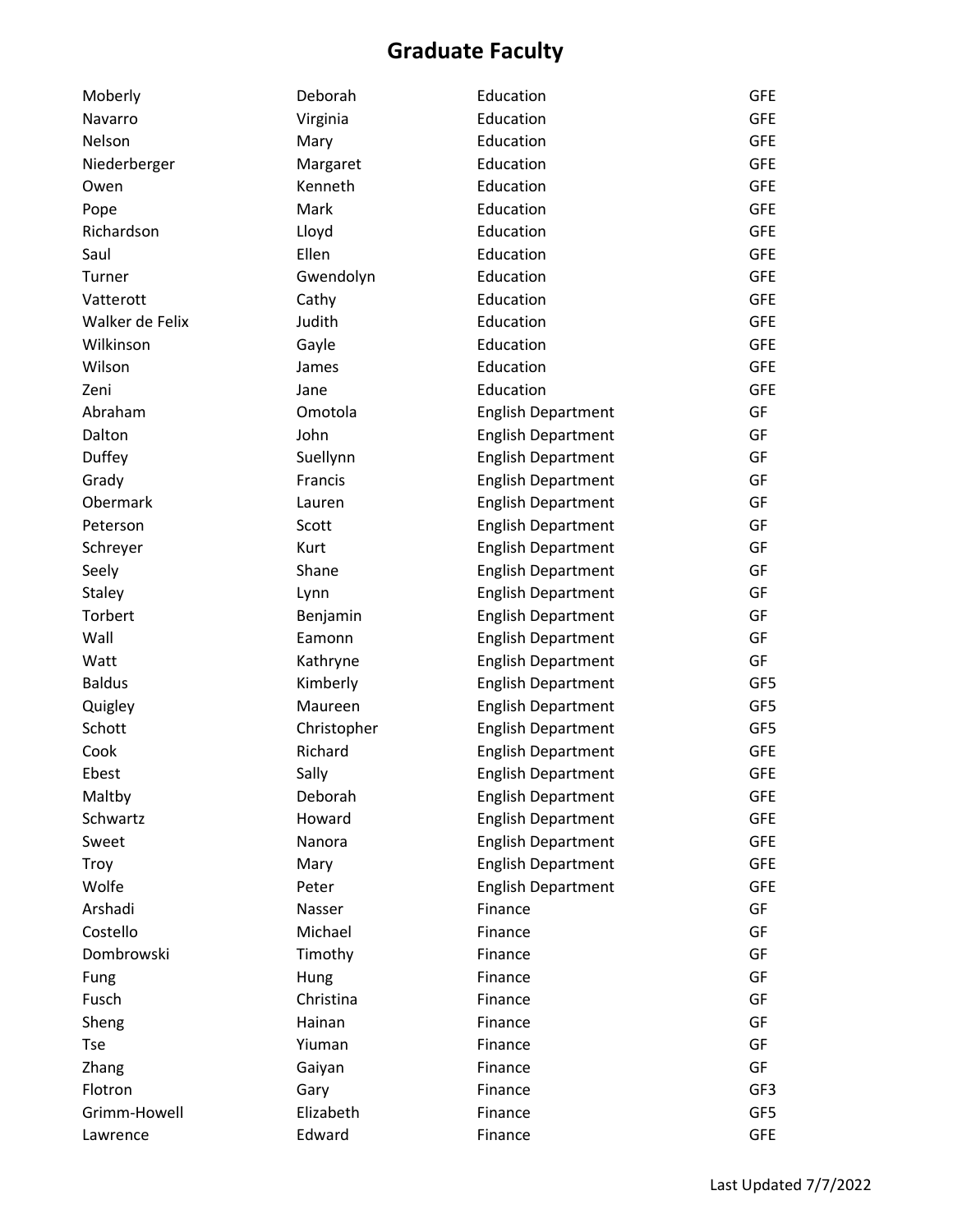| Abeln             | Timothy      | Foreign Languages & Lit Dept     | GF         |
|-------------------|--------------|----------------------------------|------------|
| Trevathan         | John         | Foreign Languages & Lit Dept     | GF         |
| Mussman           | Denise       | Foreign Languages & Lit Dept     | GF5        |
| Baldini           | Deborah      | Foreign Languages & Lit Dept     | <b>GFE</b> |
| Williams          | Lorna        | Foreign Languages & Lit Dept     | <b>GFE</b> |
| Acsay             | Peter        | <b>History Department</b>        | GF         |
| Austin            | Anne         | <b>History Department</b>        | GF         |
| Cohen             | Deborah      | <b>History Department</b>        | GF         |
| Dowden            | Priscilla    | <b>History Department</b>        | GF         |
| Fernlund          | Kevin        | <b>History Department</b>        | GF         |
| Hoover            | John         | <b>History Department</b>        | GF         |
| Hurley            | Andrew       | <b>History Department</b>        | GF         |
| Kang              | Min          | <b>History Department</b>        | GF         |
| Kelland           | Lara         | <b>History Department</b>        | GF         |
| Miller            | Laura        | <b>History Department</b>        | GF         |
| Moskowitz         | Kara         | <b>History Department</b>        | GF         |
| Welch             | Kimberly     | <b>History Department</b>        | GF         |
| Sacco             | Nicholas     | <b>History Department</b>        | GF3        |
| Good              | Robert       | <b>History Department</b>        | GF5        |
| Wilson            | Charles      | <b>History Department</b>        | GF5        |
| <b>Bliss</b>      | Robert       | <b>History Department</b>        | <b>GFE</b> |
| <b>Burkholder</b> | Mark         | <b>History Department</b>        | <b>GFE</b> |
| Fausz             | J            | <b>History Department</b>        | <b>GFE</b> |
| Gerteis           | Louis        | <b>History Department</b>        | <b>GFE</b> |
| Gillingham        | John         | <b>History Department</b>        | <b>GFE</b> |
| Hsieh             | Winston      | <b>History Department</b>        | <b>GFE</b> |
| Ray               | Gerda        | <b>History Department</b>        | <b>GFE</b> |
| Rowan             | Steven       | <b>History Department</b>        | <b>GFE</b> |
| Schwantes         | Carlos       | <b>History Department</b>        | <b>GFE</b> |
| Anand             | Vijay        | <b>Information Systems</b>       | GF         |
| Joshi             | Kailash      | <b>Information Systems</b>       | GF         |
| Khan              | Shaji        | <b>Information Systems</b>       | GF         |
| Mirchandani       | Dinesh       | <b>Information Systems</b>       | GF         |
| Rottman           | Joseph       | <b>Information Systems</b>       | GF         |
| Singh             | Anshuman     | <b>Information Systems</b>       | GF         |
| Boyer             | <b>Brian</b> | <b>Information Systems</b>       | GF5        |
| Chen              | Jujian       | <b>Information Systems</b>       | GF5        |
| Pande             | Ashish       | <b>Information Systems</b>       | GF5        |
| Paul              | Geoji        | <b>Information Systems</b>       | GF5        |
| Robertson         | Jeffrey      | <b>Information Systems</b>       | GF5        |
| Navarro           | Richard      | <b>Information Systems</b>       | <b>GFE</b> |
| Sauter            | Vicki        | <b>Information Systems</b>       | <b>GFE</b> |
| Bequette          | Amanda       | <b>Interdisciplinary Courses</b> | GF5        |
| Elliott           | Michael      | Marketing                        | GF         |
| Fu                | Qingbo       | Marketing                        | GF         |
| Gao               | Yong         | Marketing                        | GF         |
| Garcia-Collart    | Tessa        | Marketing                        | GF         |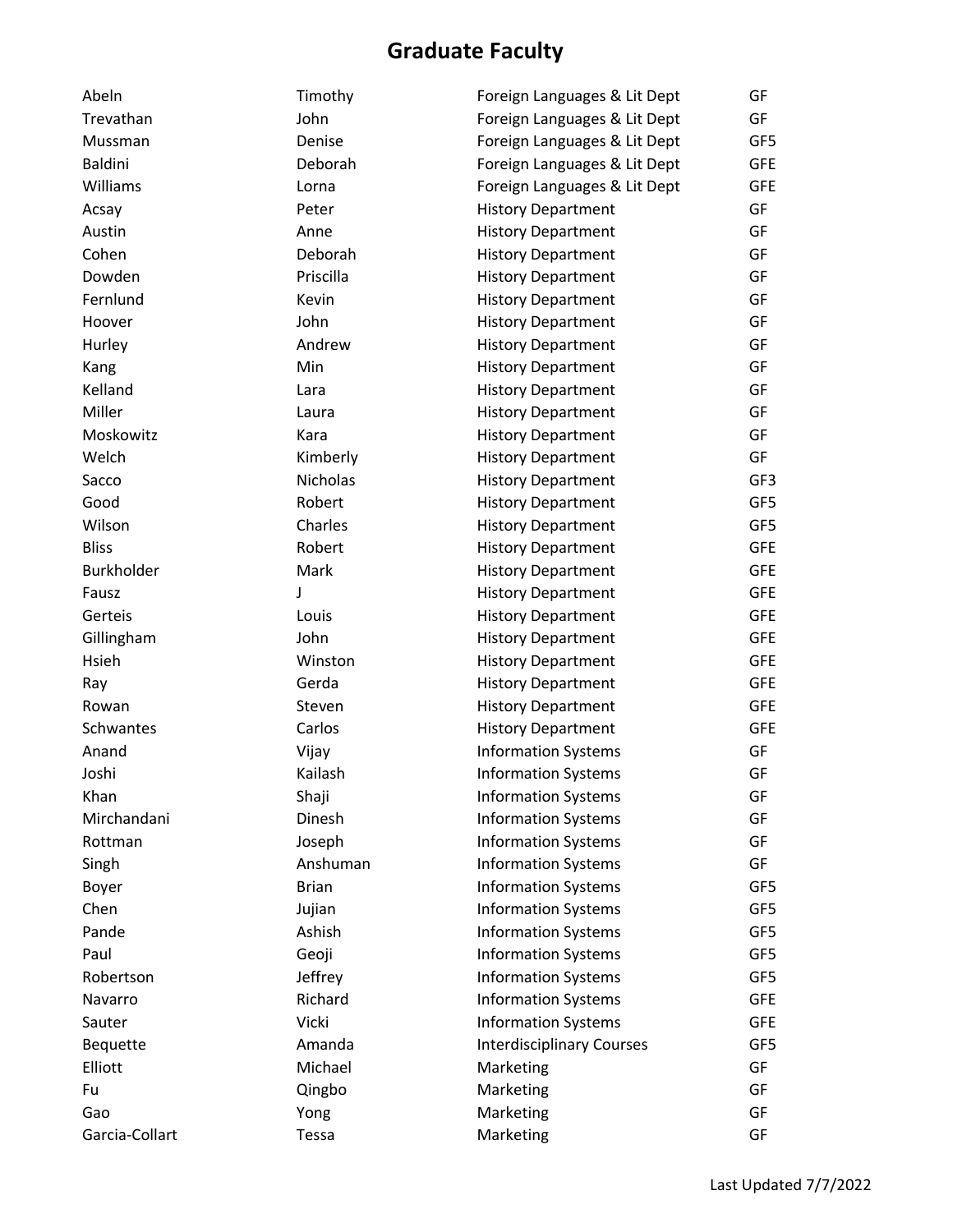| Kim                    | Ho              | Marketing                      | GF         |
|------------------------|-----------------|--------------------------------|------------|
| Murray                 | Janet           | Marketing                      | GF         |
| Mano                   | Haim            | Marketing                      | <b>GFE</b> |
| Mundy                  | Ray             | Marketing                      | <b>GFE</b> |
| Speck                  | Paul            | Marketing                      | <b>GFE</b> |
| Jiang                  | Qingtang        | <b>Mathematics Department</b>  | GF         |
| Adhikari               | Badri           | Mathematics/ Computer Sci Dept | GF         |
| Cai                    | Haiyan          | Mathematics/ Computer Sci Dept | GF         |
| Chakraborty            | Uday            | Mathematics/ Computer Sci Dept | GF         |
| Climer                 | Sharlee         | Mathematics/ Computer Sci Dept | GF         |
| Clingher               | Adrian          | Mathematics/ Computer Sci Dept | GF         |
| Girivaru               | Ravindra        | Mathematics/ Computer Sci Dept | GF         |
| Gupta                  | Lav             | Mathematics/ Computer Sci Dept | GF         |
| He                     | Wenjie          | Mathematics/ Computer Sci Dept | GF         |
| Janikow                | Cezary          | Mathematics/ Computer Sci Dept | GF         |
| Kang                   | Henry           | Mathematics/ Computer Sci Dept | GF         |
| Pan                    | Jianli          | Mathematics/ Computer Sci Dept | GF         |
| Rao                    | Prabhakar Aroor | Mathematics/ Computer Sci Dept | GF         |
| Covert                 | David           | Mathematics/ Computer Sci Dept | GF5        |
| Hauschild              | Mark            | Mathematics/ Computer Sci Dept | GF5        |
| Riegerix               | Steven          | Mathematics/ Computer Sci Dept | GF5        |
| Vaughn                 | David           | Mathematics/ Computer Sci Dept | GF5        |
| Dotzel                 | Ronald          | Mathematics/ Computer Sci Dept | <b>GFE</b> |
| <b>Baldwin</b>         | Kurt            | <b>Music Department</b>        | GF         |
| Cairns                 | Zachary         | <b>Music Department</b>        | GF         |
| Goodman                | James           | <b>Music Department</b>        | GF         |
| Henry                  | James           | <b>Music Department</b>        | GF         |
| Markou                 | Stella          | <b>Music Department</b>        | GF         |
| McGrosso               | John            | <b>Music Department</b>        | GF         |
| Sakharova              | Julia           | <b>Music Department</b>        | GF         |
| Smith                  | Michael         | <b>Music Department</b>        | GF         |
| <b>Allnatt Mallory</b> | Leslie          | <b>Music Department</b>        | GF5        |
| Harbach                | <b>Barbara</b>  | <b>Music Department</b>        | <b>GFE</b> |
| Richards               | James           | <b>Music Department</b>        | <b>GFE</b> |
| Touliatos              | Diane           | <b>Music Department</b>        | <b>GFE</b> |
| Widner                 | James           | <b>Music Department</b>        | <b>GFE</b> |
| Bertram                | Julie           | <b>Nursing</b>                 | GF         |
| Calvert                | Wilma           | <b>Nursing</b>                 | GF         |
| Dean Baar              | Susan           | <b>Nursing</b>                 | GF         |
| Fish                   | Anne            | <b>Nursing</b>                 | GF         |
| Grigsby                | Sheila          | <b>Nursing</b>                 | GF         |
| Koetting               | Cathy           | <b>Nursing</b>                 | GF         |
| Loyd                   | Vanessa         | <b>Nursing</b>                 | GF         |
| Magnuson               | Nancy           | <b>Nursing</b>                 | GF         |
| Reid                   | Roxanne         | <b>Nursing</b>                 | GF         |
| Saleska                | Diane           | <b>Nursing</b>                 | GF         |
| Schaller               | Elise           | <b>Nursing</b>                 | GF         |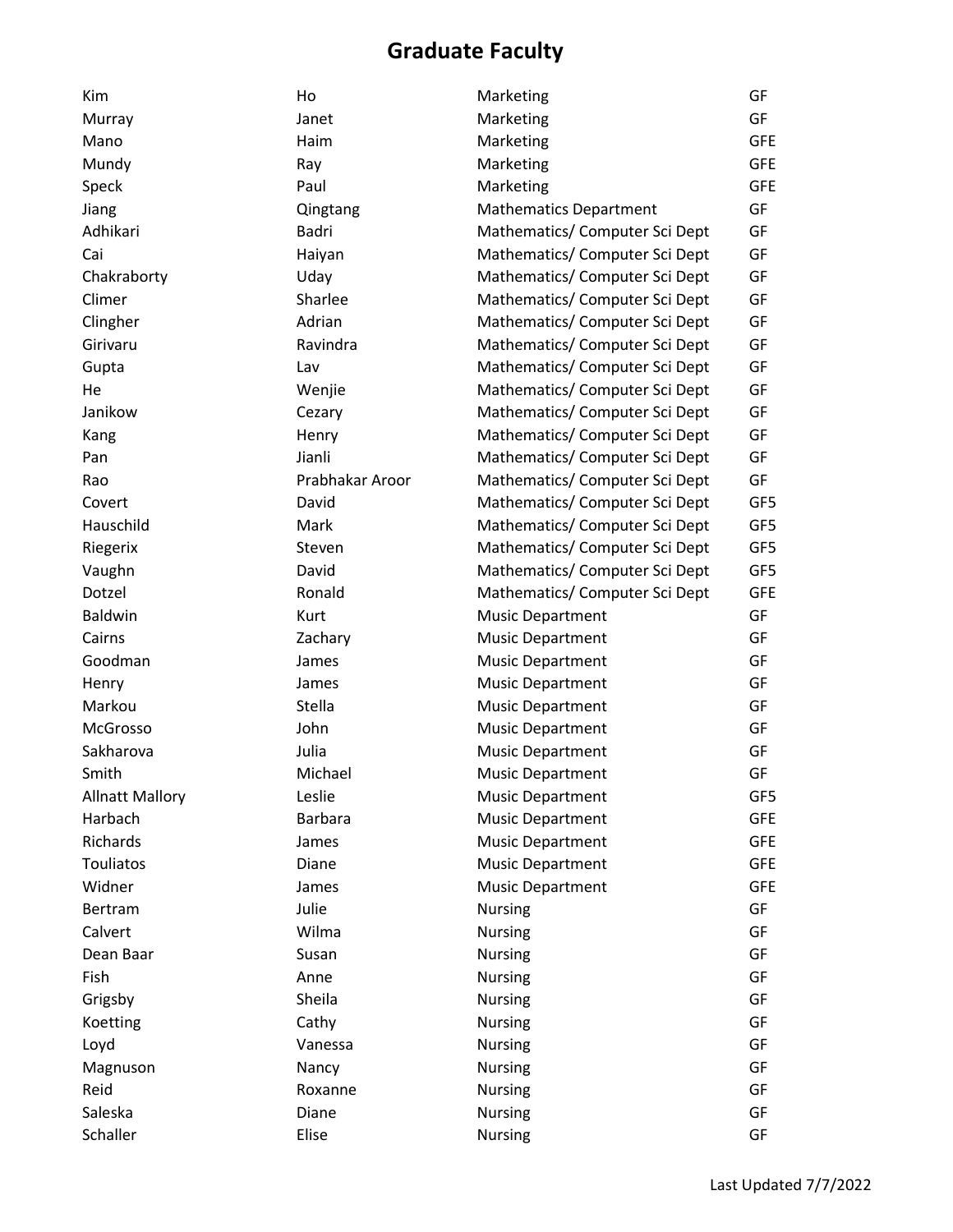| Sun              | Yuanlu           | <b>Nursing</b>                      | GF         |
|------------------|------------------|-------------------------------------|------------|
| Thatcher         | Anne             | <b>Nursing</b>                      | GF         |
| <b>Tokac</b>     | Umit             | <b>Nursing</b>                      | GF         |
| Vandermause      | Roxanne          | <b>Nursing</b>                      | GF         |
| Alul             | Hana             | Nursing                             | GF3        |
| Flynn            | Rebekah          | <b>Nursing</b>                      | GF3        |
| D'arcy           | Debra            | <b>Nursing</b>                      | GF5        |
| Finley           | Amanda           | <b>Nursing</b>                      | GF5        |
| Galgani          | Charity          | <b>Nursing</b>                      | GF5        |
| <b>Hutchings</b> | Alicia           | <b>Nursing</b>                      | GF5        |
| Jackson          | Sarah            | <b>Nursing</b>                      | GF5        |
| Logan            | Millie           | <b>Nursing</b>                      | GF5        |
| Moore-Beckerle   | Carla            | <b>Nursing</b>                      | GF5        |
| Phillips         | <b>Brittania</b> | <b>Nursing</b>                      | GF5        |
| Vines            | Jennifer         | <b>Nursing</b>                      | GF5        |
| Werner           | Kimberly         | <b>Nursing</b>                      | GF5        |
| Barton-Burke     | Margaret         | <b>Nursing</b>                      | <b>GFE</b> |
| <b>Bozzette</b>  | Maryann          | <b>Nursing</b>                      | <b>GFE</b> |
| Mantych          | Elizabeth        | <b>Nursing</b>                      | <b>GFE</b> |
| Miller           | Louise           | <b>Nursing</b>                      | <b>GFE</b> |
| Records          | Kathryn          | <b>Nursing</b>                      | <b>GFE</b> |
| Yakimo           | Richard          | <b>Nursing</b>                      | <b>GFE</b> |
| Bassi            | Carl             | Optometry                           | GF         |
| Davis            | Larry            | Optometry                           | GF         |
| Bachman          | William          | Optometry                           | <b>GFE</b> |
| Garzia           | Ralph            | Optometry                           | <b>GFE</b> |
| <b>Black</b>     | Andrew           | Philosophy Department               | GF         |
| Dunaway          | William          | Philosophy Department               | GF         |
| <b>McGinnis</b>  | Jon              | Philosophy Department               | GF         |
| Olin             | Lauren           | Philosophy Department               | GF         |
| Piccinini        | Gualtiero        | <b>Philosophy Department</b>        | GF         |
| Rohloff          | Waldemar         | Philosophy Department               | GF         |
| Wiland           | Eric             | Philosophy Department               | GF         |
| Delston          | Jill             | Philosophy Department               | GF4        |
| Munson           | Ronald           | Philosophy Department               | <b>GFE</b> |
| Ross             | Stephanie        | Philosophy Department               | <b>GFE</b> |
| Bahar            | Sonya            | Physics and Astronomy Dept.         | GF         |
| Flores           | Ricardo          | Physics and Astronomy Dept.         | GF         |
| Fraundorf        | Philip           | Physics and Astronomy Dept.         | GF         |
| Gibb             | Erika            | Physics and Astronomy Dept.         | GF         |
| Majzoub          | Eric             | Physics and Astronomy Dept.         | GF         |
| Cheng            | Tapei            | Physics and Astronomy Dept.         | <b>GFE</b> |
| Feldman          | Bernard          | Physics and Astronomy Dept.         | <b>GFE</b> |
| Leventhal        | Jacob            | Physics and Astronomy Dept.         | <b>GFE</b> |
| Bagwell          | Stephen          | <b>Political Science Department</b> | GF         |
| Gros             | Jean             | <b>Political Science Department</b> | GF         |
| lyob             | Ruth             | <b>Political Science Department</b> | GF         |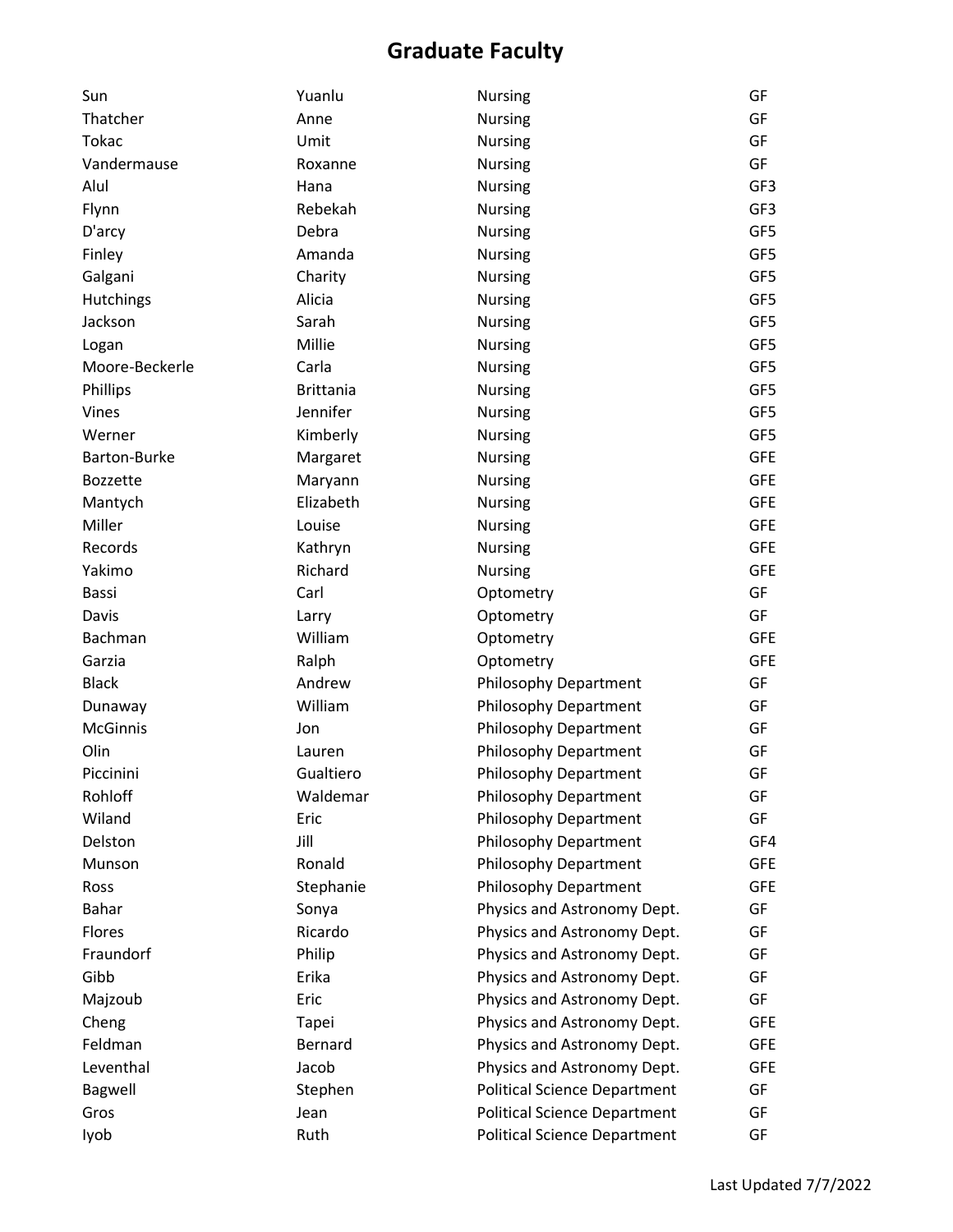| Kimball           | David           | <b>Political Science Department</b> | GF         |
|-------------------|-----------------|-------------------------------------|------------|
| Liao              | Yuguo           | <b>Political Science Department</b> | GF         |
| Manion            | Anita           | <b>Political Science Department</b> | GF         |
| Middleton         | Richard         | <b>Political Science Department</b> | GF         |
| Swanstrom         | Todd            | <b>Political Science Department</b> | GF         |
| Udani             | Adriano         | <b>Political Science Department</b> | GF         |
| Varkey            | Sapna           | <b>Political Science Department</b> | GF         |
| Deppen            | Raymond         | <b>Political Science Department</b> | GF5        |
| Rich              | Heather         | <b>Political Science Department</b> | GF5        |
| Glassman          | Joel            | <b>Political Science Department</b> | <b>GFE</b> |
| Graham            | <b>Barbara</b>  | <b>Political Science Department</b> | <b>GFE</b> |
| Jones             | Endsley         | <b>Political Science Department</b> | <b>GFE</b> |
| Kinney            | Nancy           | <b>Political Science Department</b> | <b>GFE</b> |
| Mushaben          | Joyce           | <b>Political Science Department</b> | <b>GFE</b> |
| Rochester         | J               | <b>Political Science Department</b> | <b>GFE</b> |
| Stein             | Lana            | <b>Political Science Department</b> | <b>GFE</b> |
| Thomas            | Kenneth         | <b>Political Science Department</b> | <b>GFE</b> |
| <b>Tranel</b>     | Mark            | <b>Political Science Department</b> | <b>GFE</b> |
| <b>Banks</b>      | Devin           | <b>Psychology Department</b>        | GF         |
| <b>Bourne</b>     | Steve           | <b>Psychology Department</b>        | GF         |
| <b>Bruce</b>      | Steven          | <b>Psychology Department</b>        | GF         |
| Carpenter         | Ryan            | <b>Psychology Department</b>        | GF         |
| Casad             | <b>Bettina</b>  | <b>Psychology Department</b>        | GF         |
| Epstein           | Joel            | <b>Psychology Department</b>        | GF         |
| Gerstein          | Emily           | <b>Psychology Department</b>        | GF         |
| Griffin           | Michael         | <b>Psychology Department</b>        | GF         |
| Jancetic-Bidelman | Taylor          | <b>Psychology Department</b>        | GF         |
| Langeslag         | Sandra          | <b>Psychology Department</b>        | GF         |
| Leung             | <b>Kit Sang</b> | <b>Psychology Department</b>        | GF         |
| Meriac            | John            | <b>Psychology Department</b>        | GF         |
| Merritt           | Stephanie       | <b>Psychology Department</b>        | GF         |
| Noel              | Jeffrey         | <b>Psychology Department</b>        | GF         |
| Paul              | Rob             | <b>Psychology Department</b>        | GF         |
| Philippi          | Carissa         | <b>Psychology Department</b>        | GF         |
| Sale              | Elizabeth       | <b>Psychology Department</b>        | GF         |
| Siciliani         | Jennifer        | <b>Psychology Department</b>        | GF         |
| Steffen           | Ann             | <b>Psychology Department</b>        | GF         |
| Taylor            | Matthew         | <b>Psychology Department</b>        | GF         |
| Wamser            | Rachel          | <b>Psychology Department</b>        | GF         |
| Welcome           | Suzanne         | <b>Psychology Department</b>        | GF         |
| White             | Kamila          | <b>Psychology Department</b>        | GF         |
| White             | Hannah          | <b>Psychology Department</b>        | GF         |
| Wilks             | Chelsey         | <b>Psychology Department</b>        | GF         |
| Winograd          | Rachel          | <b>Psychology Department</b>        | GF         |
| Hile              | Matthew         | <b>Psychology Department</b>        | <b>GFE</b> |
| Macan             | Therese         | <b>Psychology Department</b>        | <b>GFE</b> |
| Nanney            | John            | <b>Psychology Department</b>        | <b>GFE</b> |